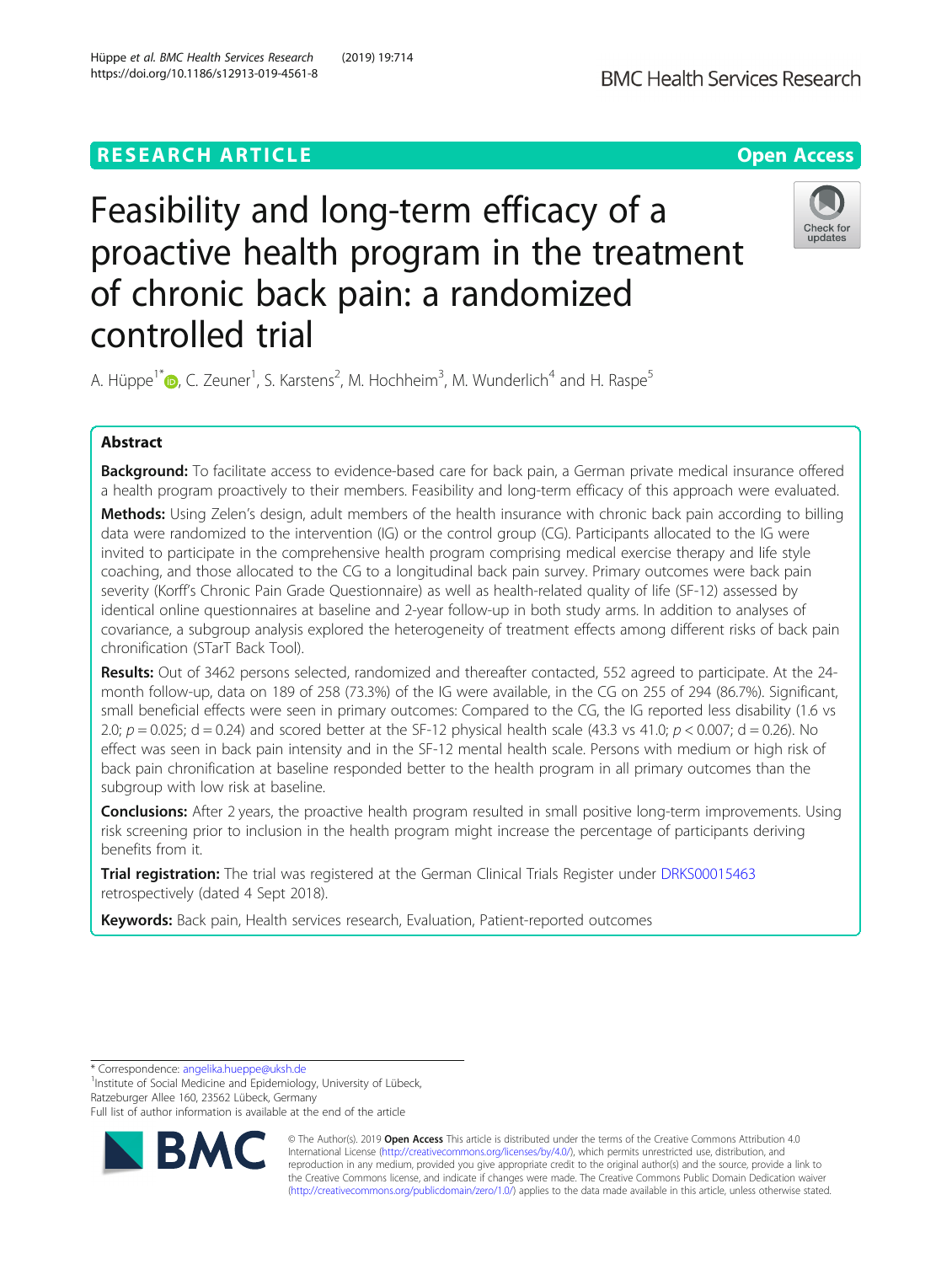# Background

Back pain (BP) in Germany, as is the case worldwide, is a health disorder of high epidemiological, medical and economic importance  $[1-3]$  $[1-3]$  $[1-3]$  $[1-3]$  $[1-3]$ . Since years, they have been causing high direct and indirect costs, as they are a particularly frequent reason for the use of the medical care system, incapacity for work, and for claiming disability pension [[4](#page-10-0), [5](#page-11-0)]. National and international guidelines for evidence-based diagnosis and treatment of acute and chronic BP are available; their recommendations cover important aspects of care and are mostly consistent with each other  $[6-9]$  $[6-9]$  $[6-9]$ . However, successful implementation of guideline recommendations is hampered by various barriers [[10\]](#page-11-0), and in practice there is continued overuse and misuse [\[11\]](#page-11-0). For example, although in the media there has been intensive dissemination of the message that staying physically active is important for relief of BP, every second participant in a representative survey considers "resting the back" to be an effective means of alleviating complaints [\[12](#page-11-0)]. In particular, doctors with a strong biomedical understanding of disease prescribe rest and bed rest and tend not to follow treatment guidelines [[13](#page-11-0)].

The German health care system is characterized by free choice of doctor and the obligation to insure all citizens. If the annual income exceeds a certain limit, one can freely choose between a statutory and a private health insurance (dual system of health insurance); about 11% of Germans are privately insured. Case management of BP is a challenge for both statutory and private German health insurances. All health insurances would like to ensure that their policyholders are given evidence-based care that avoids overuse, underuse or misuse. Whereas for some chronic diseases (e.g. diabetes mellitus), uniform, guideline-based, structured treatment programs (DMP = disease management program) have already been developed, these are still lacking for BP. The legal basis for such a DMP for BP is currently being prepared [\[14\]](#page-11-0). Till now, insured persons with a high illness burden (such as many days of incapacity to work due to BP) have been offered various back health programs in different ways by case managers of their respective health insurance companies. Such an approach has seldom been accompanied by scientific research [[15](#page-11-0), [16](#page-11-0)].

In order to facilitate timely access to evidence-based care for insured individuals with chronic BP, one of the 10 largest German private health insurers designed a health service designated "initiative.back". It includes treatment by an interdisciplinary network of therapists, and individual coaching by phone is offered in parallel with the tailored treatment path. This private health insurance provider, acting proactively, invited in writing those of its members whose billing data suggested that they suffered from chronic BP to participate in the treatment program.

An evaluation study was carried out in parallel with the implementation of the treatment program. Besides feasibility and acceptance, efficacy, benefit and cost analyses were additional objectives of this study. First follow-up data collected shortly after the end of the program gave reason to suppose that this approach had beneficial effects [[17](#page-11-0)]. In this study, we analyze the longterm effects on outcomes as reported by patients and discuss ways to improve the effectiveness of this approach to treatment of BP. Cost analyses are still pending and will be published separately.

# Methods

# Study design and recruitment

The study was conducted as a parallel group randomized controlled trial using Zelen's design. The specific characteristic of Zelen's design (also called randomized consent design) is that consent to participate is sought only after randomization [[18,](#page-11-0) [19](#page-11-0)]. The study adheres to CONSORT guidelines.

Eligible participants were members of the German Private Health Insurance Central with a minimum age of 18 years and showing symptoms and "administrative signs" of chronic BP. They were selected by the employees of the health insurance company on the basis of predefined selection criteria (see Table [1\)](#page-2-0) and analysis of existing billing data on the insured. The selection criteria were chosen in such a way that the identified persons were highly likely to suffer from chronic BP. The billing data used for this included treatment and cost information on outpatient treatment (e.g. drugs), inpatient treatment (e.g. surgeries) and daily sickness allowance. Conclusions about the disease were drawn from invoices submitted by the insured persons which also included the ICD codes based on which treatment choices had been made [\[20,](#page-11-0) [21\]](#page-11-0).

Between April and October 2015, eligible members of the private health insurance were randomly allocated to the intervention (IG) or the control group (CG) by the study center at the university. Simple block randomization was conducted by an independent external researcher using BiAS for windows version 11.02. The allocation ratio was 4 to 3 to compensate for anticipated different participation rates in IG and CG. The private medical insurance invited the allocated members in writing to participate in the study arm to which they were assigned without disclosure of the "pre" randomization step (Zelen's design). The invitation letter described the target group as persons with BP over several months. Informed consent was obtained from the IG for participation in the health program and follow-up measurements to evaluate the effects, and from the CG, for participation in a follow-up study to evaluate the effects of usual care for chronic BP. Members of IG and CG filled in identical online-questionnaires at home at baseline as well as one and 2 years thereafter.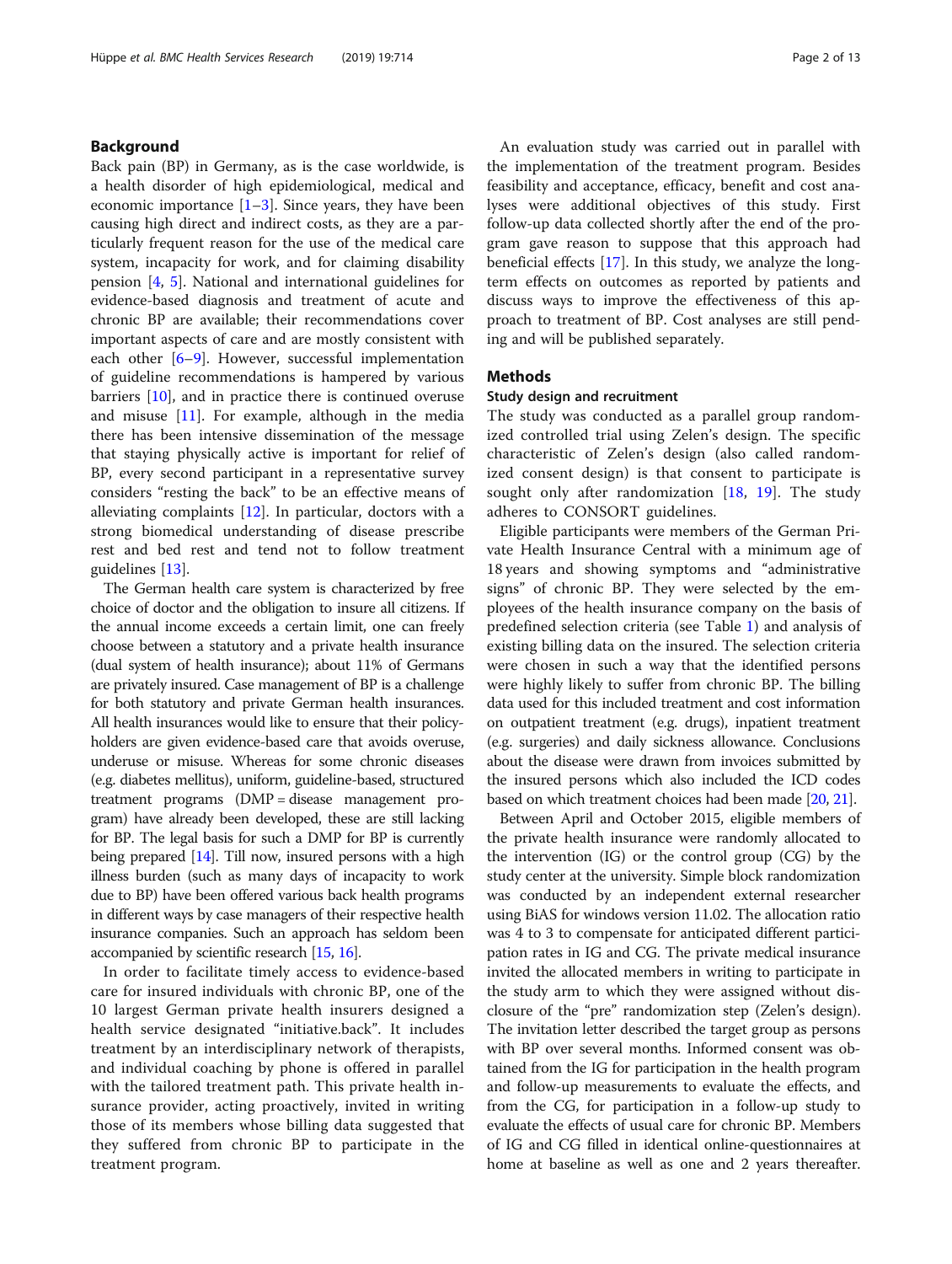| Inclusion criteria | - at least 18 years<br>- at least 2 cases assigned to ICD codes M40-M54 (dorsopathies)<br>- at least one of the following three:<br>• one or more cases of temporary work disability in the past 12 months assigned to ICD codes M40-M54 or<br>• two or more opioid prescriptions or<br>• one or more cases from the following list of ICD-10 codes: F32 depressive episode; F33 recurrent depressive disorder;<br>F34 persistent mood [affective] disorders; F38 other mood<br>[affective] disorders; F41.2 mixed anxiety and depressive disorder; F43.2 adjustment disorders; F45.4 persistent<br>somatoform pain disorder; F48.0 neurasthenia; F54 psychological and behavioral factors associated with disorders or<br>diseases classified elsewhere; F62.8 chronic pain personality syndrome                                                                                                                                                                                                                                                                                                                                                                                                                                                                                                                                                                                                                                                  |
|--------------------|----------------------------------------------------------------------------------------------------------------------------------------------------------------------------------------------------------------------------------------------------------------------------------------------------------------------------------------------------------------------------------------------------------------------------------------------------------------------------------------------------------------------------------------------------------------------------------------------------------------------------------------------------------------------------------------------------------------------------------------------------------------------------------------------------------------------------------------------------------------------------------------------------------------------------------------------------------------------------------------------------------------------------------------------------------------------------------------------------------------------------------------------------------------------------------------------------------------------------------------------------------------------------------------------------------------------------------------------------------------------------------------------------------------------------------------------------|
| Exclusion criteria | - nursing care level II or III (long-term care insurance act, SGB XI)<br>- in the past 12 months more than one billing and settlement for the same diagnosis or for 5<br>or more different diagnoses from the following list of ICD-10 codes:<br>• B16.-16.9 acute hepatitis B; B17.1 acute hepatitis C; B20–24 human immunodeficiency virus; D00-D09.9 in situ neoplasms;<br>F00-F09 organic, including symptomatic, mental disorders; F10-F19 mental and behavioral disorders due to psychoactive<br>substance use without F17 (mental and behavioral disorders due to use of tobacco; F20-F29 schizophrenia, schizotypal anc<br>delusional disorders; F30 manic episode; F31 bipolar affective disorder; F42 obsessive-compulsive disorder; F60 specific<br>personality disorders; G00-09 inflammatory diseases of the central nervous system; G10 Huntington disease; G13 systemic<br>atrophies primarily affecting central nervous system in diseases classified elsewhere; G23 other degenerative diseases of<br>basal ganglia; G30-32 other degenerative diseases of the nervous system; G37.9 demyelinating disease of central<br>nervous system, unspecified; G92 toxic encephalopathy; G93 other disorders of brain; H54.0 blindness, binocular;<br>H91.3 deaf mutism, not elsewhere classified; I64 stroke, not specified as hemorrhage or<br>infarction; K74 fibrosis and cirrhosis of liver; N18 chronic kidney disease; R54 senility |

<span id="page-2-0"></span>Table 1 Search keys to identify potential study participants based on health insurance billing data

Between April and October 2017 data collection ended with the two-year follow-up.

# Intervention for IG members

The main elements of the health program "initiative. back" under evaluation were as follows:

(1) IG-members were advised to consult a physician from a network of back experts (composed of general practitioners, orthopedic specialists, pain therapists, psychotherapists, physiotherapists), all of them following the recommendations of the National Disease Management Guideline on non-specific low BP [\[8](#page-11-0), [9](#page-11-0)], such as interdisciplinary assessment and multimodal treatment for patients with chronic or recurrent BP. The initial examination by the physician also included investigation of the back. Based on the examination results, a tailormade therapy program for the back muscles, safe from a medical point of view, was put together for each participant in specialized back centers. Participants received equipment-based training for a maximum of 24 h over a period of three to 4 months. Each of these lasted 60 min and included a combination of strength training, gymnastics and relaxation exercises to strengthen the back muscles and relieve the strain on the spine (FPZ-therapy [[22\]](#page-11-0), for details see <http://www.fpz.de>).

(2) Each IG member received personal health coaching over the phone from an external professional coach (not employed at the private medical insurance). Participants were coached during the treatment phase as well as up to 6 months thereafter in the context of after-care. A maximum of 222 min spread over 16 contacts with each participant was planned, but frequency and duration of coaching over the phone were geared to individual needs. Coaching aimed at encouraging life style changes

and the consolidation of physical activities. During aftercare the participants were eligible to receive twice an activity bonus of 100 Euros each if they participated in any sports activities of their choice.

The maximum duration of the total health program was 12 months.

For evaluation of acceptance, the health insurance company provided information on participation in the health program (entire program completed, participation in the program prematurely terminated or program not joined) and on the intensity of use (number of therapeutic exercise sessions, duration of coaching over the telephone).

# Usual care for CG

The CG members did not undergo any study intervention, receiving only "usual care" i.e. care according to the prescriptions of their health care providers (family doctors or medical specialists). Information on care procedures for their BP was not available. Therefore, it is not clear to what extent treatment of BP was in accordance with the recommendations of the National Clinical Practice Guideline for Non-Specific Low BP [\[8](#page-11-0), [9](#page-11-0)].

# Primary and secondary patient-reported outcome measures

Severity of BP as one of the two primary outcomes was assessed by the German version of the Chronic Pain Grade Questionnaire (CPGQ) [[23](#page-11-0), [24\]](#page-11-0). The CPGQ is a brief and simple instrument to hierarchically grade the severity of chronic pain in terms of pain intensity and disability and can be used in general population-based studies as well as in those relating to pain patients in primary care. In the presented study we measured intensity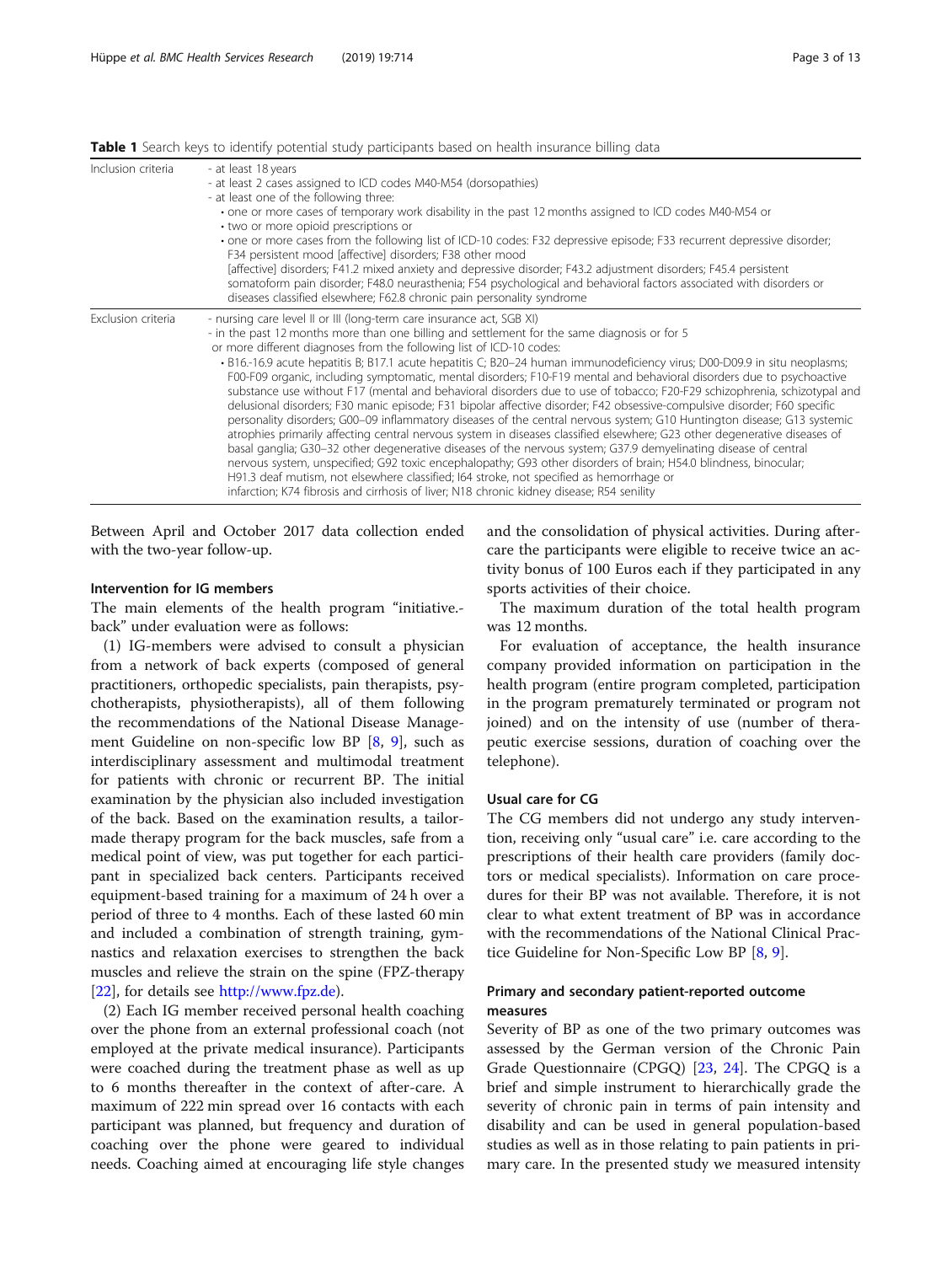of BP and BP-related disability using the recommended scoring rules [\[23\]](#page-11-0). Intensity was calculated as the average of three 0 to 10 ratings on current BP, worst BP and average BP (in the past 6 months) and was expressed as a percentage value of 0 to 100% (with higher scores indicating more severe pain). BP-related disability was expressed as disability points. These were determined on the basis of the number of self-reported disability days in the past 6 months ( $\leq 6$  days = 0 points, 7–14 days = 1 point,  $15-30 \text{ days} = 2 \text{ points}, 231 \text{ days} = 3 \text{ points}$  and the average of three 0 to 10 ratings on experienced impairments in daily, family/social and work/household activities, expressed as a percentage value of 0 to 100% (≤ 29% = 0 points, 30–49% = 1 point, 50–69% = 2 points,  $\geq$ 70% = 3 points). Disability points are the sum of points for disability days and impairments in activities and range from 0 to 6 points with higher scores indicating more severe disability. BP severity can be graded in 4 hierarchical classes: Grade I (disability points < 3, pain intensity  $<$  50%), Grade II (disability points  $<$  3, pain intensity  $> 50\%$ ), Grade III (disability points = 3-4) and Grade IV (disability points  $= 5-6$ ).

Health-related quality of life (HRQoL), the other primary outcome, was assessed with the German Short Form 12 (SF-12) [[25](#page-11-0)], a generic health status instrument. Physical and mental health composite scores were computed, each ranging from 0 to 100, where zero indicates the lowest health status measured and 100 the highest.

Secondary outcomes included the risk of BP chronification measured by the Keele STarT Back Screening Tool, German version (STarT-G). The STarT-G consists of nine items. The first four items relate to biomedical factors and the remaining five identify psychosocial risk factors. A total score (ranging from 0 to 9 points) and a psychosocial sub-score (ranging from 0 to 5 points) are calculated. Patients can then be allocated to one of three prognostic groups using established scoring cut-offs (low-risk: total score ≤ 3 points; medium-risk: total score > 3 and sub-score < 4 points; high-risk: total score > 3 and sub-score  $\geq 4$  points) [\[26](#page-11-0)–[28\]](#page-11-0).

Psychological distress was assessed with the Patient Health Questionnaire-4 (PHQ-4), a 4 item inventory rated on a 4 point Likert-type scale. It is composed of the first two items of the Generalized Anxiety Disorder– 7 scale (GAD–7) and the Patient Health Questionnaire-8 (PHQ-8). PHQ-4 total score is determined by adding together the scores of each of the four items, ranges from 0 to 12, with higher scores indicating more emotional distress (anxiety and depression) [\[29](#page-11-0), [30\]](#page-11-0).

Physical activity was measured with two questions referring to the last 3 months: "On how many days are you physically active on average in a way that you start to sweat or get out of breath?" Active participants were further asked: "How long are you physically active on average on these days?" Possible answers were: "less than 10", "10 to less than 30", "30 to less than 60" or with "more than  $60$ " min [\[31](#page-11-0)].. As outcome parameter we used the number of days per week with at least 10 min of physical activity a day.

#### Sample size

The sample size was calculated on the ability to detect a statistically significant difference in the primary outcomes between IG and CG at the 2-year follow-up with a small effect size of Cohen's d = 0.3, a 2-sided  $α = 0.05$ and a test power of  $1-\beta = 0.8$ . Anticipating a dropout rate of up to 40%, we aimed at having 290 participants per study arm to ensure a sample size of at least 176 participants per study arm with data at the 2-year follow-up.

#### Statistical methods

Statistical analysis was performed on an intention-totreat basis. Each participant was analyzed in the study group to which he or she was randomized. Only participants with complete data (baseline and 2-year follow-up) were analyzed. Dropout analyses were conducted to estimate attrition bias. If a question was left unanswered, the participant could not proceed further till it was filled in. The online questionnaire, thus structured, prevents single missing values.

For each study group we presented unadjusted means and standard deviations (baseline and 2-year follow up) and reported within-group differences (time effects) using  $p$ -values from dependent-sample t-tests. The magnitude of changes over time was estimated with Standardized Response Mean (SRM). To assess the 2-year effects of the integrated treatment concept, analyses of covariance (ANCOVAs) were conducted for primary and secondary outcomes. As covariates, we used the baseline score of the outcome variable together with other significant ( $α = 0.05$ ) differences between IG and CG at baseline.

All significance tests were performed without  $\alpha$  adjustment. Due to multiple comparisons the results have a descriptive character [\[32\]](#page-11-0). Effects sizes for the betweengroup differences were calculated as Cohen's d (or Hedges' g) with 95% confidence intervals [[33](#page-11-0)].

In addition to the primary analyses, subgroup analyses were done to explore the heterogeneity of treatment effects in participants with different risks of BP chronification. For the primary outcomes, we contrasted treatment effects in persons with medium or high risk of BP chronification (STarT-G total score > 3) at baseline with treatment effects in persons with low risk (STarT-G total score < 3). The between-subgroup interaction test of Altman was used to assess if potential treatment differences depended on the person's subgroup [\[34](#page-11-0)–[37\]](#page-11-0).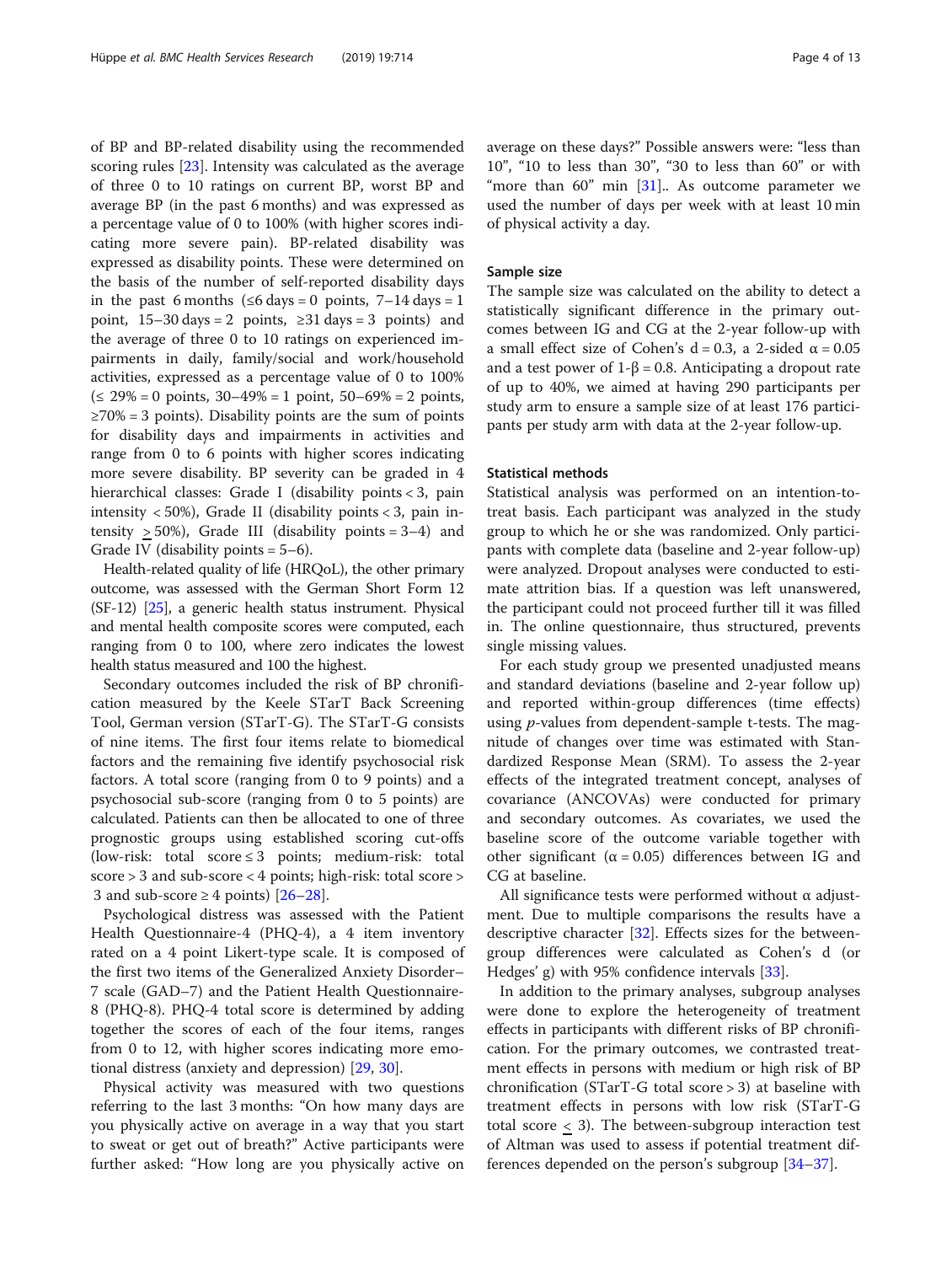<span id="page-4-0"></span>Statistical analyses were performed using IBM SPSS Statistics 22. For the computation of effect sizes, the free software "Psychometrica" was used [\[38\]](#page-11-0).

## Ethical aspects, registration, funding

Written informed consent was obtained from all study participants. The independent research ethics committee of the University of Lübeck gave approval for the study (Re.-No.14–249, dated 20 Nov 2014). The procedure for collecting and processing the study data was agreed upon with the data protection officer of the private health insurance company. The contract research study was supervised by the Lübeck research group within the framework of the contract with the insurance company. The trial was registered at the German Clinical Trials Register under DRKS00015463 retrospectively (dated 4 Sept 2018).

# Results

# Participation

A total of 3462 insured persons were randomized and contacted. Of these, 552 gave their consent to participate in this study. The participation rate was significantly lower in the IG  $(N = 258, 13.1%)$  than in the CG  $(N = 294, 19.6%)$   $(p < 0.001)$ . The follow-up questionnaire was completed by 444 (80.4%) participants 2 years later. The IG and CG showed different dropout rates (IG: 26.7%, CG: 13.3%,  $p < 0.001$ ) (see Fig. 1).

Table [2](#page-5-0) shows participant characteristics at baseline.

IG and CG members showed comparable sociodemographic characteristics. Significant differences were seen in severity of BP (IG worse than CG), in the risk of BP chronification (IG higher risk than CG) as well as in satisfaction with medical care of BP (IG less satisfied than CG).

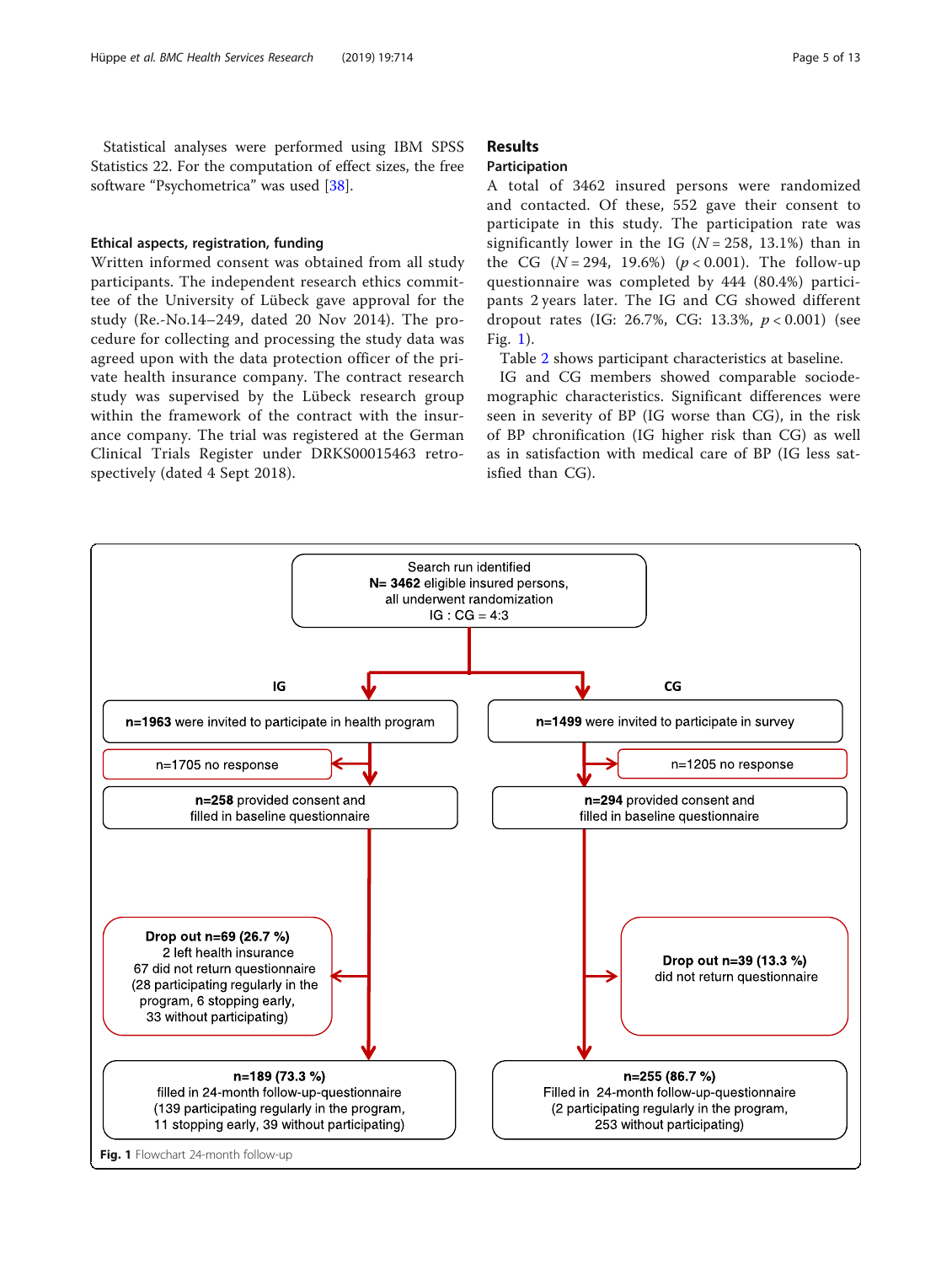<span id="page-5-0"></span>

| <b>Table 2</b> Characteristics of study participants at baseline (complete data set) |  |  |
|--------------------------------------------------------------------------------------|--|--|
|--------------------------------------------------------------------------------------|--|--|

| Characteristics                                |                                                      | Total $(N = 444)$ | IG $(N = 189)$ | $CG (N = 255)$ |
|------------------------------------------------|------------------------------------------------------|-------------------|----------------|----------------|
|                                                |                                                      | N (%)/ M (SD)     | N (%)/ M (SD)  | N (%)/ M (SD)  |
| Gender                                         | female                                               | 163 (36.7%)       | 60 (31.7%)     | 103 (40.4%)    |
| Age                                            | years                                                | 53.5(8.5)         | 53.4 (8.1)     | 53.6 (8.7)     |
| Schooling                                      | maximum 9 years                                      | 52 (12.0%)        | 23 (12.5%)     | 29 (11.6%)     |
|                                                | $10/11$ years                                        | 183 (42.1%)       | 79 (42.9%)     | 104 (41.4%)    |
|                                                | $12/13$ years                                        | 200 (46.0%)       | 82 (44.6%)     | 118 (47.0%)    |
| Region                                         | urban areas                                          | 342 (77.0%)       | 155 (82.0%)    | 187 (73.3%)    |
|                                                | rural areas                                          | 102 (23.0%)       | 34 (18.0%)     | 68 (26.6%)     |
| Back pain severity (CPGQ)                      | grade I                                              | 180 (40.6%)       | 64 (33.9%)     | 116(45.5%)     |
|                                                | grade II                                             | 62 (14.0%)        | 26 (13.8%)     | 36 (14.1%)     |
|                                                | grade III                                            | 101 (22.7%)       | 52 (27.5%)     | 49 (19.2%)     |
|                                                | grade IV                                             | 101 (22.7%)       | 47 (24.9%)     | 54 (21.2%)     |
| General health (SF-12, single item)            | fair/poor                                            | 180 (40.5%)       | 83 (43.9%)     | 97 (38.0%)     |
| Psychological distress (PHQ-4)                 | no distress $(<$ 3)                                  | 194 (43.7%)       | 79 (41.8%)     | 115 (45.1%)    |
| Risk of back pain chronification (STarT-G)     | $low (0-3)$                                          | 262 (59.0%)       | 100 (52.9%)    | 162 (63.5%)    |
|                                                | medium $(4-7)$                                       | 135 (30.4%)       | 64 (33.9%)     | 71 (27.8%)     |
|                                                | high (8-9)                                           | 47 (10.6%)        | 25 (13.2%)     | 22 (8.6%)      |
| Body mass index                                | kg/m <sup>2</sup>                                    | 27.4 (4.8)        | 27.6 (4.8)     | 27.2 (4.9)     |
| Sedentary time <sup>a</sup>                    | 75% or more                                          | 212 (47.7%)       | 99 (52.4%)     | 113 (44.3%)    |
| Sports activity (last 3 months)                | no sports (yes)                                      | 96 (21.6%)        | 42 (22.2%)     | 54 (21.2%)     |
| Satisfied with medical care of back pain (NRS) | $0 = not$ at all content; $10 = \text{very content}$ | 6.2(2.7)          | 5.7(3.0)       | 6.5(2.5)       |

N number valid cases, M mean, SD Standard deviation, NRS Numeric rating scale, IG Intervention group, CG Control group, CPGQ Chronic Pain Grade Questionnaire according to v. Korff; STarT: Screening Instrument STarT Back Tool; SF 12: 12 Items Short Form questionnaire, PHQ-4 Patient Health Questionnaire-4; <sup>a</sup>time spent sitting on a typical day

#### Dropout analyses

Analyses were done for study participants. Because of the different drop-out rates in IG and CG, the study groups were analyzed separately. There were few significant differences in the demographic and clinical characteristics at baseline between responders and those lost to the 24-month follow-up (non-responders). At the baseline, the non-responders in IG as well as CG differed in one of the 12 characteristics listed in Table 2. The nonresponders in the IG were significantly more dissatisfied with the previous BP treatment than the responders (4.8 versus 5.7;  $p = 0.038$ ). There were significantly more men among the non-responders than among the responders in the CG (76.9% compared to 59.6%;  $p = 0.038$ ).

Among the responders in the IG, the proportion of study participants who completed the health program was significantly higher than among the non-responders  $(73.5\% \text{ versus } 40.6\%; p < 0.001) \text{ (see Fig. 1)}.$  $(73.5\% \text{ versus } 40.6\%; p < 0.001) \text{ (see Fig. 1)}.$  $(73.5\% \text{ versus } 40.6\%; p < 0.001) \text{ (see Fig. 1)}.$ 

# Acceptance of health program

Approximately one in eight of the insured persons who were invited to participate in the initiative.back accepted this offer (258 out of 1963). Among these, about 2 out of 3 (167 out of 258) completed the health program, about 7% (17 out of 258) terminated it prematurely, and 28% (72 out of 258) quit the program even before starting on it (see Fig. [1](#page-4-0)). The most frequently cited reason was the inconvenient distance from the place of residence to the nearest medical practice or training center.

Of those who participated in both the program and the 24-month follow-up, 91% underwent the maximum of 24 h of exercise therapy spread over the entire duration of therapy, 9% received only 10 h. On average, 191 min of coaching over the telephone per capita was realized (SD =  $62$ ; range  $51 - 443$  min).

## Long-term treatment effects

As far as changes over time are concerned (see Table [3](#page-6-0)), in the IG, significant improvements were observed in 6 of the 7 outcomes (excluding mental health) and in the CG, in 3 outcomes (pain intensity, disability and mental health status). All observed positive changes were in the small range  $(SMR < 0.5)$ .

To assess the long-term treatment effects, we compared the outcome variables between IG and CG at the 2-year follow-up adjusted for baseline differences. In 5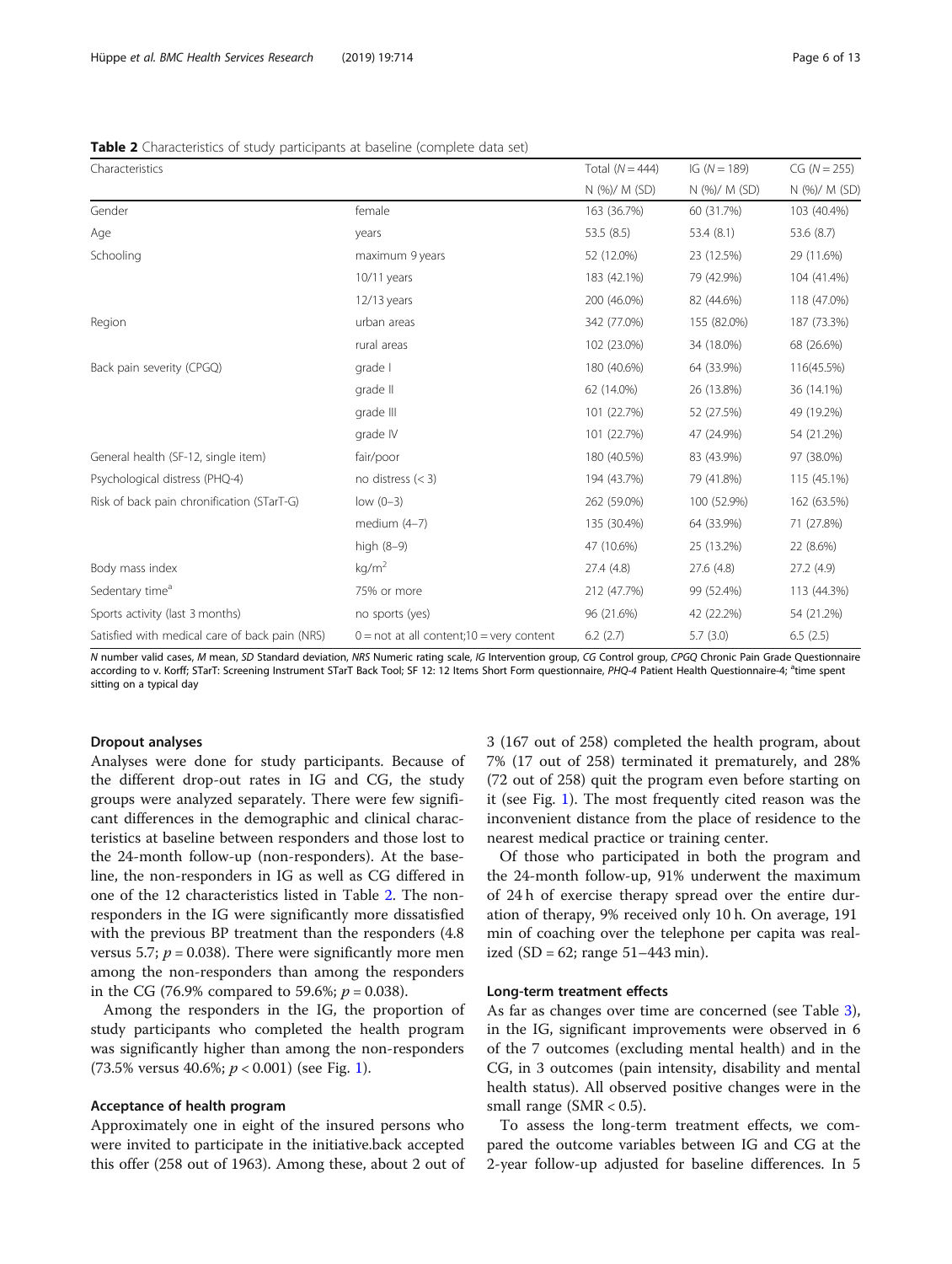# <span id="page-6-0"></span>**Table 3** Within-group changes in IG and CG on primary and secondary outcomes

|                                        |                                                               | Baseline       | 24 m post   | Baseline       | 24 m post   | Within group      |                 |
|----------------------------------------|---------------------------------------------------------------|----------------|-------------|----------------|-------------|-------------------|-----------------|
|                                        |                                                               | M (SD)         | M(SD)       | M(SD)          | M(SD)       | p / SRM           | p/SRM           |
|                                        |                                                               | IG $(N = 189)$ |             | $CG (N = 255)$ |             | IG                | KG              |
| Back pain<br>Severity (CPGQ)           | characteristic pain<br>intensity (0-100%)                     | 46.3 (19.1)    | 39.9 (21.8) | 44.3 (20.4)    | 40.6 (22.2) | < 0.001 / 0.32    | 0.001 / 0.21    |
|                                        | disability points $(0-6)$                                     | 2.6(2.1)       | 1.8(2.1)    | 2.2(2.2)       | 1.9(2.1)    | < 0.001 / 0.37    | 0.005 / 0.18    |
| Health-related quality                 | physical component (0-100)                                    | 37.6(9.2)      | 42.3 (10.1) | 40.5(11.1)     | 41.7 (10.8) | $< 0.001 / -0.48$ | $0.058 / -0.12$ |
| of life (SF-12)                        | mental component (0-100)                                      | 46.5 (12.3)    | 47.2 (10.3) | 44.5 (12.1)    | 46.5 (12.2) | $0.384 / -0.06$   | $0.004 / -0.18$ |
| Psychological<br>distress<br>$(PHQ-4)$ | sum score $(0-12)$                                            | 3.4(2.9)       | 2.8(2.7)    | 3.4(2.8)       | 3.1(2.6)    | < 0.001 / 0.21    | 0.076 / 0.11    |
| Risk of chronifi-cation (STarT-G)      | total score $(0-9)$                                           | 3.7(2.2)       | 2.8(2.3)    | 3.1(2.3)       | 2.9(2.3)    | < 0.001 / 0.38    | 0.077 / 0.11    |
| Physical activity <sup>a</sup>         | days per week with at least<br>10 min physical activity (0-7) | 2.2(1.6)       | 2.6(1.6)    | 2.5(1.8)       | 2.5(1.7)    | $< 0.001 / -0.28$ | 1.0 / 0.0       |

CPGQ Chronic Pain Grade Questionnaire, SF-12 Short Form 12, PHQ-4 Patient Health Questionnaire 4, STarT-G Keele STarT back Screening Tool, German Version; <sup>a</sup> <sup>a</sup>physically active in a way that one starts to sweat or gets out of breath; M: mean; SD: standard deviation; 24 m post: 24 months follow-up; IG: intervention group; CG: control group; p: significance value (from dependent sample t-test);

SRM Standardized response mean, minus SRM: if higher scores of the outcome parameter describe worse health condition (e.g. pain intensity or disability points), minus SMR indicates deterioration over time; if higher scores describe better health conditions (e.g. SF-12 parameters), minus SRM indicates improvement over time

of 7 outcomes, the IG reached significantly more favorable scores than the CG (see Table 4).

The IG reported more days per week with at least 10 min of physical activity than the CG.

In comparison to the CG, the participants of the IG presented themselves at the 2-year follow-up with less BPdependent disability and demonstrated improved scores in their physical health status (SF-12). There were no significant differences between the groups at the 2-year followup in intensity of BP and mental health.

Both the psychological distress (total score of the PHQ-4) and the risk of BP chronification (total score of the STarT-G) were lower in the IG than in the CG. All observed significant differences in the patient-

reported outcomes between IG and CG correspond to small effect sizes (range of d: 0.21–0.26).

# Ancillary analyses

In addition to the main analysis, treatment effects in the primary outcomes were separately analyzed in two subgroups consisting of study participants with either low risk of BP chronification (STarT-G total

| Table 4 Between-group comparisons on primary and secondary outcomes at 24-month follow-up (ANCOVA) |  |  |  |
|----------------------------------------------------------------------------------------------------|--|--|--|
|                                                                                                    |  |  |  |

|                                        |                                                               | IG $(N = 189)$   | $CG (N = 255)$   | Between group |                                |
|----------------------------------------|---------------------------------------------------------------|------------------|------------------|---------------|--------------------------------|
|                                        |                                                               | $M^+$ (95% CI)   | $M^+$ (95% CI)   | p             | Cohen's d* [95% CI]            |
| Primary outcomes                       |                                                               |                  |                  |               |                                |
| Back pain severity (CPGQ)              | characteristic pain intensity (0-100)                         | 38.7 (36.2-41.2) | 41.5 (39.3-43.6) | 0.110         | $-0.16$ [ $-0.34$ to 0.03]     |
|                                        | disability points $(0-6)$                                     | $1.6(1.4-1.8)$   | $2.0(1.8-2.2)$   | 0.025         | $-0.24$ [ $-0.43$ to $-0.05$ ] |
| Health-related quality                 | physical component (0-100)                                    | 43.3 (42.0-44.5) | 41.0 (39.9-42.0) | 0.007         | 0.26 [0.07 to 0.45]            |
| of life (SF-12)                        | mental component (0-100)                                      | 46.9 (45.5-48.3) | 46.7 (45.5-48.0) | 0.855         | $0.02$ [-0.21 to 0.17]         |
| Secondary outcomes                     |                                                               |                  |                  |               |                                |
| Psychological<br>distress (PHQ-4)      | sum score $(0-12)$                                            | $2.7(2.4-3.1)$   | $3.2(2.9-3.4)$   | 0.040         | $-0.24$ $[-0.42$ to $-0.05]$   |
| Risk of chronifi-cation<br>$(STarT-G)$ | total score $(0-9)$                                           | $2.6(2.3-2.8)$   | $3.0(2.8-3.3)$   | 0.009         | $-0.25$ [ $-0.44$ to $-0.07$ ] |
| Physical activity <sup>a</sup>         | days per week with at least<br>10 min physical activity (0-7) | $2.7(2.5-2.9)$   | $2.4(2.2 - 2.6)$ | 0.028         | 0.21 [0.03 to 0.40]            |

IG intervention group, CG Control group, p significance value; M<sup>+</sup>: values of the group means adjusted for baseline-score, StarT-G total risk score and satisfaction with medical care of back pain at baseline, CI Confidence interval; CPGQ Chronic Pain Grade Questionnaire; SF-12: Short Form 12; PHQ-4: Patient Health Questionnaire 4; STarT-G: Keele STarT back Screening Tool, German Version

<sup>a</sup>physically active in a way that one starts to sweat or gets out of breath

Cohen's d\*: if higher scores of the outcome parameter describe worse health condition (e.g. GCPS-parameters), minus d means IG is superior to CG and plus d means IG is worse than CG; if higher scores describe better health conditions (e.g. SF-12 parameters), minus d signifies IG is inferior to CG and plus d means IG is better than CG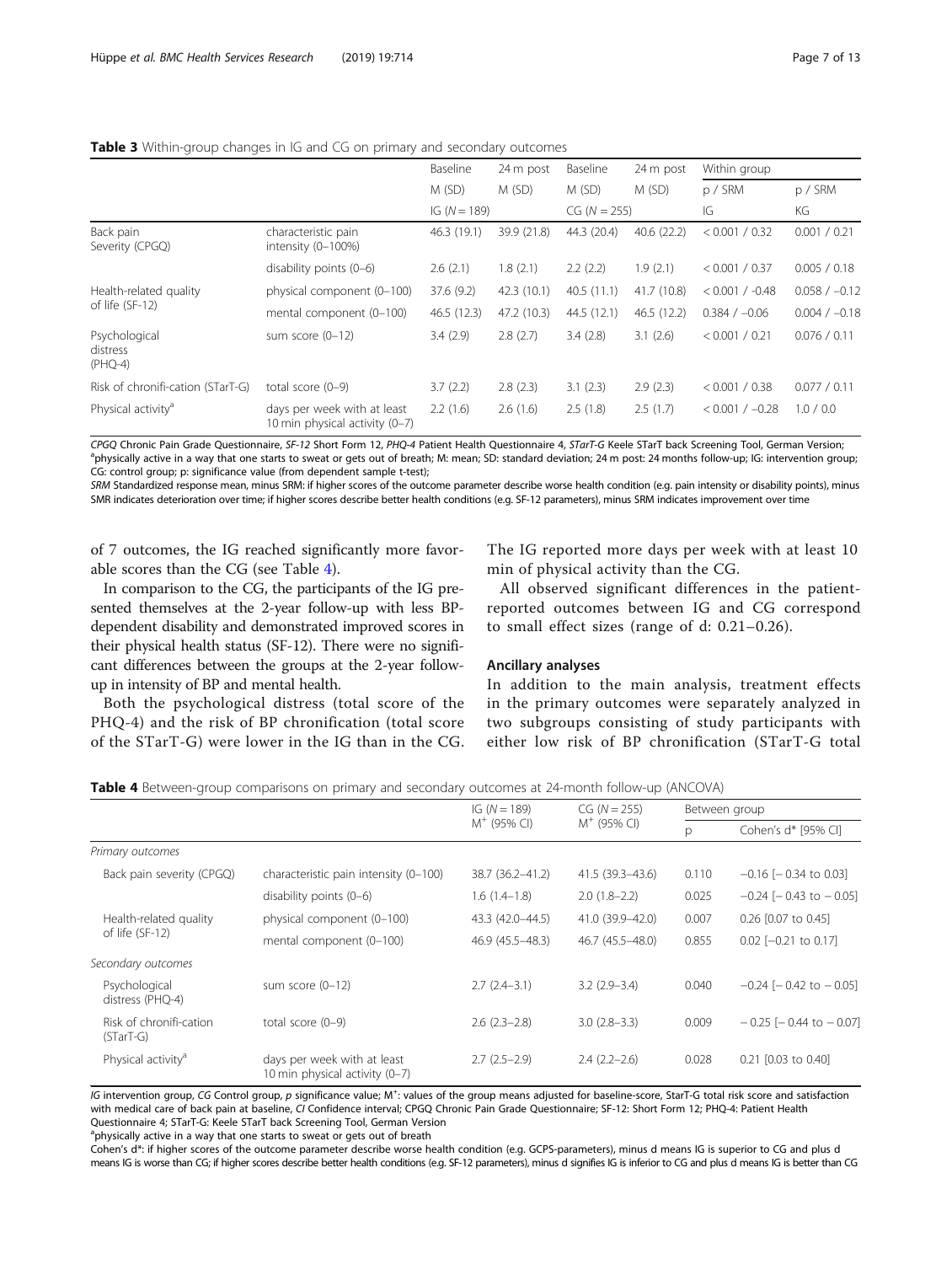score not exceeding 3) or with medium or high risk (STarT-G total score greater than 3) at baseline.

Significant long-term effects only occurred in the subgroup with medium or high risk of BP chronification (Table [5\)](#page-8-0). In this subgroup, intensity of BP and disability (GCPS) were lower and the physical health status (SF-12) was higher in the IG than in CG with effect sizes of approximately 0.4. Only the difference in mental health status did not reach significance.

Altman's between-subgroup interaction test was used to examine whether this heterogeneity in treatment effects depends on the person's risk-level of BP chronification at baseline (see Table [6](#page-9-0)).

The results of the interaction tests suggest that persons scoring higher in STarT Back Screening Tool at baseline benefit significantly more from the health program than persons with low risk scores.

# **Discussion**

A German private medical insurance proactively offered selected members with chronic BP a health program that included multidisciplinary treatment for up to 1 year. Feasibility and efficacy of this approach were evaluated by a randomized controlled trial using Zelen's design. The results of the 2-year follow-up favor the chosen approach. The proactive approach of the health insurance company in offering BP program to selected insured persons with chronic BP proved to be a feasible way of recruiting participants to a scientific study evaluating the effects of such a program. The recruiting strategy proved successful in identifying the appropriate target groups. The study participants had BP of similar severity (44% with chronic pain grades III or IV) such as BP patients seen at German family practices (45% with chronic pain grade III or IV [\[24](#page-11-0)]. They were more severely impaired than a German population cohort (11% with chronic pain grade III or IV, [[39\]](#page-11-0) and less impaired than patients with BP treated in pain clinics (85% with chronic pain grade III or IV, [[40\]](#page-11-0).

A year after the end of the program, members of the IG reported significantly less disability and had better scores on the somatic HRQoL than the CG members. IG members showed less psychological distress, had a smaller risk of BP chronification and were also more physically active than the CG members. There were no differences between the two groups in pain intensity and mental HRQoL.

Subgroup analyses showed that especially study participants with medium or high risk of chronification at baseline (STarT-G score > 3) benefit from the intervention whereas no differences between IG and CG were seen in the low-risk group in BP severity and HRQoL.

All the observed significant long-term effects were on average small, but these results are promising in the light of the existing literature. In a recently published review [[41\]](#page-11-0) including data of 41 trials assessing the long-term effects of multidisciplinary rehabilitation interventions for chronic BP, it was reported that such interventions were more effective than usual care in decreasing pain and disability, with small effect sizes. Other reviews have reported comparable small long-term effects [[42](#page-11-0)–[44\]](#page-11-0).

The question arises if such small effects are clinically relevant. Estimating a minimum clinically important difference (MCID) has been a challenging subject since three decades. Different methodologies (anchor-based, distribution-based) for determining MCID are used and the optimal method has remained controversial (see [[45](#page-11-0)–[47](#page-11-0)]). For estimating the clinical relevance of at least one of the observed significant small effects, we defined according to [[48\]](#page-11-0), an MCID of 3.29 points for the physical component scale of the SF-12. With this approach, relevant improvements were found more frequently in the IG than in the CG (52.4% vs 40.8%;  $p = 0.015$ ).

#### Strengths of the study

Although health care policy requires scientifically sound evaluation of health care innovations, unproven innovations are too often implemented in health care systems. Since 2016, German statutory health insurances can apply for funds by the newly created Innovation Fund (worth  $\epsilon$  300 million per year) for health services-related research projects. However, private health insurances have no access to this fund. It is to the credit of Central as a private health insurance company that they made an effort to get their new health program evaluated and its efficacy examined not in the short term - where effects are generally larger - but in the long term.

#### Limitations of the study

Since a conventional RCT design (randomization after informed consent) carries with it a risk of dissatisfaction on the part of the members of the non-preferred arm, a "post randomization consent design" according to Zelen was chosen, which, however, is not uncontroversial [[49](#page-12-0)–[51\]](#page-12-0). Different participation rates in IG and CG and numerous baseline differences between IG and CG are regarded as typical disadvantages of using such a design. Both occurred in our evaluation study reducing the comparability of the study arms. The invitation of the health insurance company to participate in the health program with accompanying evaluation (IG) was accepted by chance by fewer insured persons than the invitation to participate in a long-term observation of their BP problems (CG). The difference in the willingness to participate in the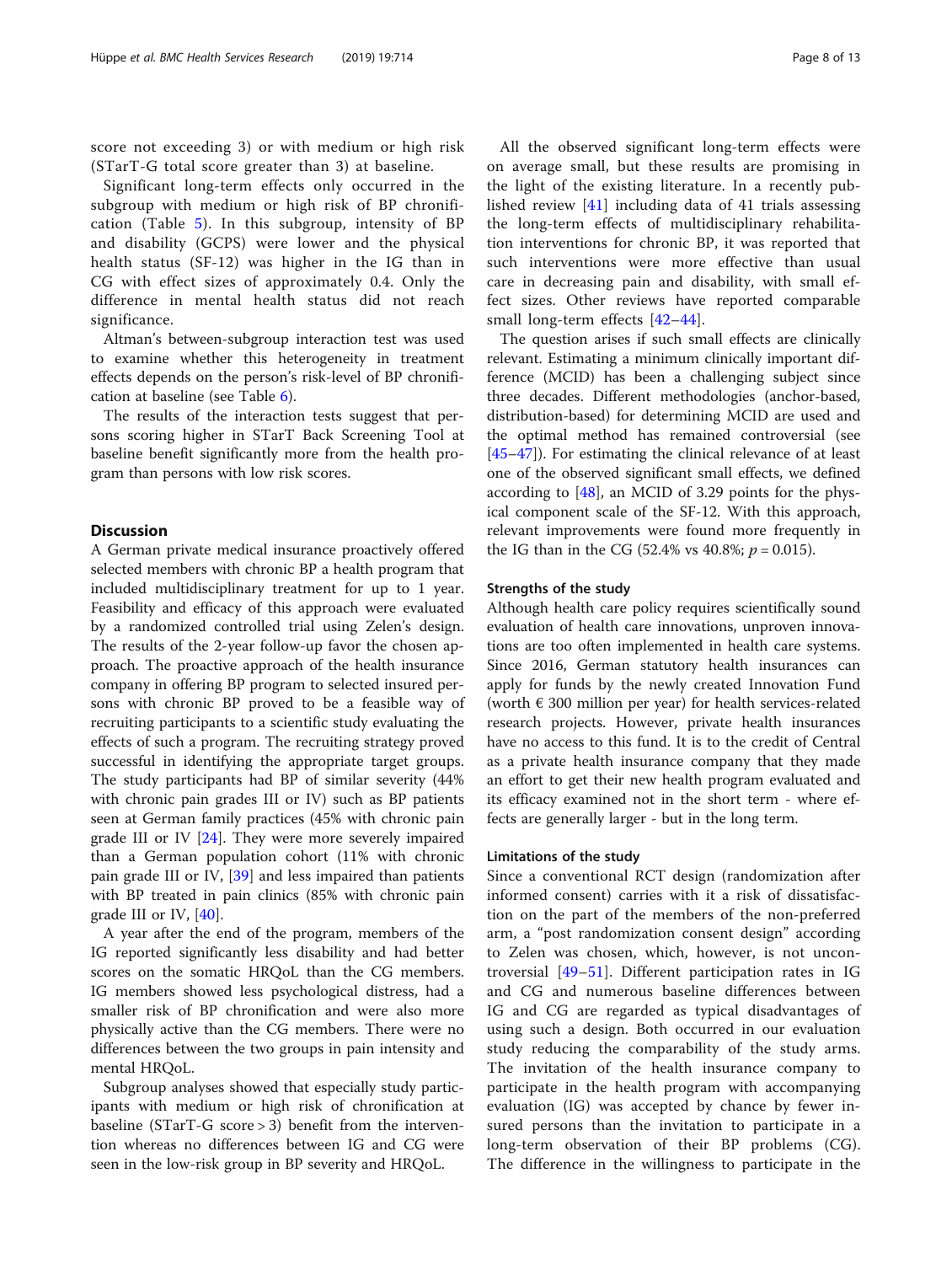| Primary outcomes                                                                                                                                                                                                                                                                                                                                                                                                                                                                                        |                         | STarT-G score at baseline (0-3) | (low risk of back pain chronification) |                                                                                                                                                                                                                              | chronification) |                  | STarT-G score at baseline > 3 (= medium or high risk of back pain |
|---------------------------------------------------------------------------------------------------------------------------------------------------------------------------------------------------------------------------------------------------------------------------------------------------------------------------------------------------------------------------------------------------------------------------------------------------------------------------------------------------------|-------------------------|---------------------------------|----------------------------------------|------------------------------------------------------------------------------------------------------------------------------------------------------------------------------------------------------------------------------|-----------------|------------------|-------------------------------------------------------------------|
|                                                                                                                                                                                                                                                                                                                                                                                                                                                                                                         |                         | $(G(N = 100))$                  | $CG (N = 162)$                         | Between group effects                                                                                                                                                                                                        | $IG (N = 89)$   | $CG (N = 93)$    | Between group effects                                             |
|                                                                                                                                                                                                                                                                                                                                                                                                                                                                                                         |                         | $(95%$ CI)                      | $(95%$ CI)                             | Cohen's d <sup>*</sup><br>[95% CI]                                                                                                                                                                                           | $(95%$ CI)      | $(95%$ Cl)       | Cohen's d <sup>*</sup><br>95% CII                                 |
| Back pain severity (CPGQ)                                                                                                                                                                                                                                                                                                                                                                                                                                                                               | pain intensity (0-100)  |                                 |                                        | 33.3 (29.9-36.7) 32.3 (29.6-34.9) 0.632 0.06 (-0.19 to 0.31)                                                                                                                                                                 |                 |                  | $47.5(43.8-51.3)$ $54.9(51.2-58.6)$ $-0.41(-0.70 to -0.11)$       |
|                                                                                                                                                                                                                                                                                                                                                                                                                                                                                                         | disability points (0-6) | $1.1 (0.8 - 1.4)$               |                                        | $1.1(0.9-1.4)$ 0.778 0 (-0.25 to 0.25)                                                                                                                                                                                       | $2.5(2.1-2.9)$  | $3.2(2.8 - 3.5)$ | $0.018 - 0.36(-0.65 to - 0.06)$                                   |
| Health- related quality of life (SF-12) physical component (0-100) 46.3 (44.6-48.1) 45.4 (44.1-46.8) 0.1416 0.10 (-0.15 to 0.35)                                                                                                                                                                                                                                                                                                                                                                        |                         |                                 |                                        |                                                                                                                                                                                                                              |                 |                  | $38.5(36.6-40.3)$ $34.6(32.8-36.5)$ 0.005 0.43 (0.13 to 0.72)     |
|                                                                                                                                                                                                                                                                                                                                                                                                                                                                                                         |                         |                                 |                                        | metal cod +0.01−0, 11 +4+2,629 ci. 4 < 6.97 +42.4 x +42.4 × (4 × 2000 1 c x 0 − 220 − 0.000 S − 0.05 − 0.05 − 0.05 − 0.00 − 0.000 = 0.00 = 0.00 + 0.00 = 0.00 = 0.00 + 0.01 − 0.1 → 0.1 +4+2.4 × 0.4 + 0.4 + 0.4 + 0.4 + 0.4 |                 |                  |                                                                   |
| Cohen's d*: if higher scores of the outcome parameter describe worse health condition (GCPS-parameters), minus d means IG is superior to CG and plus d means IG is worse than CG; if higher scores describe better<br>health conditions (SF-12 parameters), minus d signifies IG is inferior to CG and plus d means IG is better than CG<br>Confidence interval, CPGQ Chronic Pain Grade Questionnaire; SF-12: Short From 12<br>IG intervention group, CG control group, p significance value, M $^+$ : |                         |                                 |                                        | values of the group means adjusted for baseline-score, StarT-G total risk score and satisfaction with medical care of back pain at baseline, CI                                                                              |                 |                  |                                                                   |

|                          |                                   | J                         |
|--------------------------|-----------------------------------|---------------------------|
|                          |                                   | l                         |
|                          |                                   |                           |
|                          |                                   | j                         |
|                          | אורא האר                          | うち                        |
|                          |                                   |                           |
|                          |                                   |                           |
|                          |                                   |                           |
|                          |                                   |                           |
|                          |                                   |                           |
| $\frac{1}{2}$            | $\frac{1}{2}$                     |                           |
|                          |                                   | )<br> <br> <br> <br> <br> |
| <br> <br>                |                                   |                           |
|                          |                                   |                           |
|                          | - 「 」 ノ クンドキ クニクキラッシャリクキナク キ      | )<br>><br>>               |
|                          |                                   |                           |
|                          |                                   |                           |
|                          |                                   |                           |
|                          |                                   |                           |
|                          |                                   |                           |
|                          |                                   |                           |
|                          |                                   |                           |
|                          |                                   |                           |
|                          |                                   |                           |
|                          |                                   |                           |
| Į                        |                                   |                           |
|                          |                                   |                           |
|                          |                                   | こりこうし                     |
|                          |                                   |                           |
|                          |                                   | $\frac{1}{2}$             |
|                          |                                   |                           |
|                          | i<br>i                            |                           |
|                          | i                                 |                           |
|                          |                                   |                           |
|                          |                                   | <br> <br> <br> <br>       |
|                          |                                   |                           |
|                          |                                   | うりり                       |
|                          |                                   |                           |
|                          |                                   |                           |
|                          |                                   |                           |
|                          |                                   |                           |
|                          |                                   |                           |
|                          |                                   |                           |
|                          |                                   |                           |
|                          |                                   | j                         |
|                          |                                   |                           |
|                          |                                   |                           |
| $\overline{\phantom{a}}$ |                                   |                           |
|                          |                                   |                           |
|                          | <b>Le 5</b> Subgroup analyses: ** |                           |
|                          |                                   |                           |
|                          |                                   |                           |
| ŕ                        |                                   | í                         |
|                          |                                   |                           |

<span id="page-8-0"></span>Hüppe et al. BMC Health Services Research (2019) 19:714 Page 9 of 13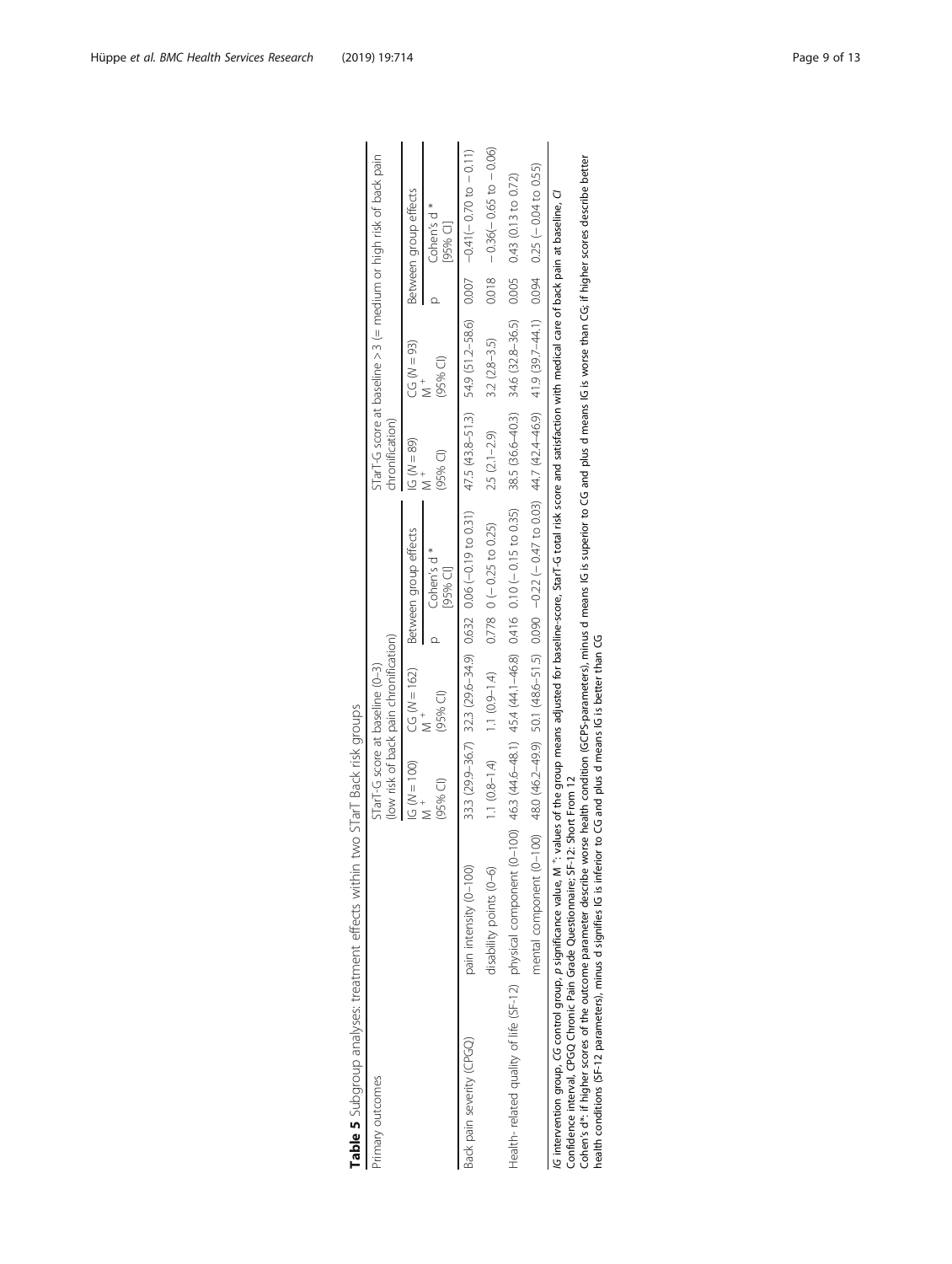| Primary outcomes                          |                                               |                                                            | Subgroups                   |                                        |  |  |
|-------------------------------------------|-----------------------------------------------|------------------------------------------------------------|-----------------------------|----------------------------------------|--|--|
|                                           |                                               |                                                            | Low risk (0-3) IG versus CG | Medium/High risk (> 3)<br>IG versus CG |  |  |
| Back pain severity (CPGQ)                 | characteristic back pain<br>intensity (0-100) | Mean Difference (SE)<br>between IG / CG                    | $-1.0(2.17)$                | $+ 7.4(2.69)$                          |  |  |
|                                           |                                               | $\Delta$ of treatment effect<br>in the both subgroups (SE) | 8.4(3.46)                   |                                        |  |  |
|                                           |                                               | z-score/p                                                  | 2.428/0.015                 |                                        |  |  |
|                                           | disability points (0-6)                       | mean difference (SE)<br>between IG / CG                    | 0.05(0.22)                  | 0.68(0.28)                             |  |  |
|                                           |                                               | $\Delta$ of treatment effect<br>in the both subgroups (SE) | 0.63(0.36)                  |                                        |  |  |
|                                           |                                               | z-score/p                                                  | 1.750 / 0.080               |                                        |  |  |
| Health-related quality<br>of life (SF-12) | physical component<br>$(0 - 100)$             | mean difference (SE)<br>between IG / CG                    | 0.9(1.10)                   | 3.9(1.34)                              |  |  |
|                                           |                                               | $\Delta$ of treatment effect<br>in the both subgroups (SE) | 3.0(1.73)                   |                                        |  |  |
|                                           |                                               | z-score/p                                                  | 1.734 / 0.083               |                                        |  |  |
|                                           | mental component<br>$(0 - 100)$               | mean difference (SE)<br>between IG / CG                    | $-2.1(1.38)$                | 2.7(1.60)                              |  |  |
|                                           |                                               | $\Delta$ of treatment effect<br>in the both subgroups (SE) | 4.8(2.11)                   |                                        |  |  |
|                                           |                                               | z-score/p                                                  | 2.275/0.023                 |                                        |  |  |

<span id="page-9-0"></span>Table 6 Subgroup analyses: differences in treatment effects between subgroups (statistical test of interaction)

CPGQ Chronic Pain Grade Questionnaire according to v. Korff, SF-12 12 Items Short Form questionnaire, SE standard error, Δ: difference, p significance value

study is probably due to the significantly different time and personal commitment required from study subjects. Participation in the CG was limited to filling out an online questionnaire several times, while participation in the IG was associated with a variety of requirements (including visits to the doctor, muscle training, telephone calls from the coach).

As is frequently the case in health services research, our study participants could not be blinded to the treatment they received. The only thing they were not told was about the randomized group allocation based on the Zelen's design we used in our study. The physicians administering the interventions to the IG and those taking care of the CG were not aware of the evaluation study.

Furthermore, only patient-reported variables were used as study outcomes. However, taking into account the absence of any dependency of the participants on the researcher handling the data, the risk of social desirability bias can be assumed to be low.

The influence of possible moderators and mediators such as comorbidity or operations on the outcomes could not be evaluated because such data were not available.

The interesting question of whether sociodemographic variables (such as age, gender, formal education) were (or were not) associated with treatment outcomes remains unanswered, being outside the scope of the study.

A sample of members of a single private health insurance does not provide a representative picture of the German population. As is known [\[52](#page-12-0), [53](#page-12-0)], members of German private health insurances (about 15% of the German population) differ in sociodemographic and health-related characteristics from members covered by statutory health insurances. For instance, they have better than average levels of education. The study results are, therefore, not generalizable.

An attrition bias cannot be excluded. We considered only complete cases and it might be that persons lost to follow-up at 24 months had better or worse outcomes resulting in an under- or overestimation of true effects. At the 12-month follow-up the drop-out rate was high. However, with reorganization of follow-up management, it was possible to reduce the lost-to-follow-up rates and thus overcome the threshold of 30% set for judgment of risk of attrition bias (see [[54\]](#page-12-0)). Hence, any attrition bias in this study was likely not substantial.

Additionally, the possibility that analyses of multiple primary and secondary outcomes could have increased the risk of significant effects by chance (i.e. inflation of α-error) cannot be excluded.

# **Outlook**

We identified two possible points of improvement for the future use of the health program. On the one hand,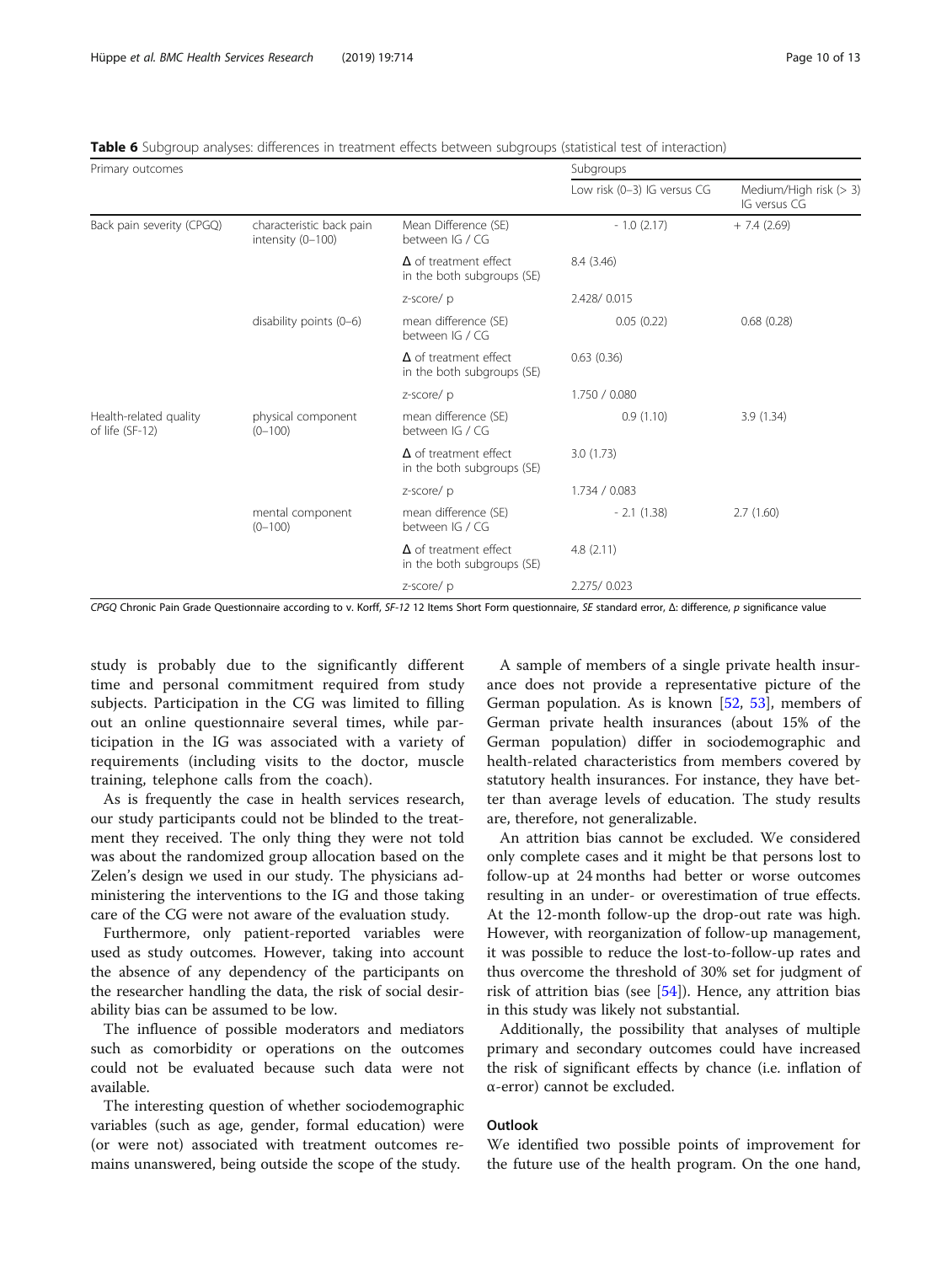<span id="page-10-0"></span>before inviting patients to participate in the program, it is necessary to ascertain the extent to which network doctors and associated therapy centers can be found within easy reach of the insured person's place of residence. Ensuring easy access in terms of distance might increase program acceptance and adherence. Furthermore, the health program offered should not be based on an "one-size fits all" concept. The positive effects might be increased by the use of the STarT back tool to stratify eligible participants with BP into low, medium and high risk of BP chronification with special care pathways for the three subgroups. The predictive and discriminative ability of the STarT back tool in populations with BP of variable episode duration is widely supported in the literature (inter alia [[55](#page-12-0)–[58](#page-12-0)]). Sophisticated treatment systematically targeting medium and high-risk groups apparently leads to improved outcomes [[59\]](#page-12-0). Our results suggest that the low-risk subgroup derives hardly any benefits from the health program in the long-term; with screening, potential overtreatment of the low-risk subgroup probably needing only minimal treatment can be avoided.

In summary, the available results of the present study support continuing the program. Approaches for increasing the observed beneficial effects have been mentioned above. An analysis of the cost data is pending, so that a final cost-benefit assessment has not yet been carried out.

# Conclusions

The results of the study strengthen the assumption that it is feasible and beneficial to address persons at risk for chronic diseases (e.g. chronic BP) directly through their health insurances and invite them to utilize evidencebased care.

The proactive health program "initiative.back" proved to be effective and beneficial in improving the relevant long-term patient-reported outcomes such as BP-related disability and physical HRQoL to a greater extent than usual care. In the future, the observed positive effects could be strengthened by using a screening tool like the STarT back tool to offer the program only to persons with medium or high risk of poor prognosis. Acceptance of the health program can be enhanced by therapy centers that are within easy reach of the patient's place of residence.

#### Abbreviations

ANCOVA: Analysis of Covariance; BP: Back Pain; CG: Control Group; CPGQ: Chronic Pain Grade Questionnaire; DMP: Disease Management Program; FPZ: Forschungs- und Präventionszentrum (research- and prevention- centre); HRQoL: Health-related Quality of Life; IG: Intervention Group; NRS: Numerical Rating Scale; PHQ-4: Patient Health Questionnaire-4; SF-12: 12-Item Short Form Health Survey; STarT-G: Keele STarT Back Tool, German version; vs: versus

#### Acknowledgements

We thank the members of the private health insurance Central, who agreed to participate in the study. We further thank Rajam Csordas for the language revision of this manuscript.

# Authors' contributions

AH conceived and designed the study, planned the analyses, analyzed the data, wrote the manuscript. CZ organized data acquisition and control, supported data analyses. SK supported data analyses. MH designed the study, supported data analyses. MW conceived and designed the study. HR conceived and designed the study, planned the analyses, wrote the manuscript. All authors read and approved the final manuscript.

#### Funding

This study is contract research funded by the German Private Health Insurance Central, a member of the Generali Group. Central payed a grant for the scientific evaluation of the initiative.back by the researchers of the university of Lübeck. The funders took over the case identification of the eligible persons, the invitation to participate in the evaluation study as well as the organization of the health program activities in the intervention group. The funders did not have access to the patient related outcomes and were not involved in the data collection or evaluation.

#### Availability of data and materials

The datasets analyzed during the current study will be shared with researchers who provide a methodologically sound proposal. Proposals should be directed to the corresponding author. To gain access data requestors need to sign a data access agreement.

#### Ethics approval and consent to participate

The independent research ethics committee of the University of Lübeck gave approval for the evaluation study (Re.-No.14–249, dated 20.11.2014). Written informed consent was obtained from all study participants.

#### Consent for publication

Not applicable

#### Competing interests

Angelika Hüppe (AH), Christel Zeuner (CZ), Sven Karstens (SK), Heiner Raspe (HR) declare that they have no competing interests. Martin Hochheim (MH) and Max Wunderlich (MW) are employees of the Private Health Insurance Central. They declare that beyond that they have no financial or nonfinancial competing interests.

#### Author details

<sup>1</sup>Institute of Social Medicine and Epidemiology, University of Lübeck Ratzeburger Allee 160, 23562 Lübeck, Germany. <sup>2</sup>Department of Computer Science, Therapeutic Science, Trier University of applied Science, Schneidershof, 54293 Trier, Germany. <sup>3</sup>Generali Health Solutions GmbH, Hansaring 40-50, 50670 Köln, Germany. <sup>4</sup>Central Krankenversicherung AG Strategisches Leistungs- und Gesundheitsmanagement, Hansaring 40-50, 50670 Köln, Germany. <sup>5</sup>Institute for Ethics, History and Theory of Medicine, University of Münster, von Esmarch-Straße 62, 48149 Münster, Germany.

#### Received: 17 November 2018 Accepted: 25 September 2019 Published online: 21 October 2019

#### References

- 1. Raspe H. [Back pain] [German]. Federal Health Reporting Booklet 53. Berlin: Robert Koch Institut; 2012.
- 2. Plass D, Vos T, Hornberg C, Scheidt-Nave C, Zeeb H, Kramer A. Trends in disease burden in Germany: results, implications and limitations of the global burden of disease study. Dtsch Arztebl Int. 2014;111:629–38.
- 3. Hoy D, March L, Brooks P, Blyth F, Woolf A, Bain C, et al. The global burden of low back pain: estimates from the global burden of disease 2010 study. Ann Rheum Dis. 2014;73:968–74.
- 4. Grobe T. Risiko Rücken. In: Gesundheitsreport 2014, vol. Volume 29. Hamburg: Techniker Krankenkasse; 2014. (editor) . [https://www.tk.de/](https://www.tk.de/centaurus/servlet/contentblob/644772/Datei/1864/Gesundheitsreport-2014.pdf) [centaurus/servlet/contentblob/644772/Datei/1864/Gesundheitsreport-2014.](https://www.tk.de/centaurus/servlet/contentblob/644772/Datei/1864/Gesundheitsreport-2014.pdf) [pdf](https://www.tk.de/centaurus/servlet/contentblob/644772/Datei/1864/Gesundheitsreport-2014.pdf). Accessed 2 May 2019.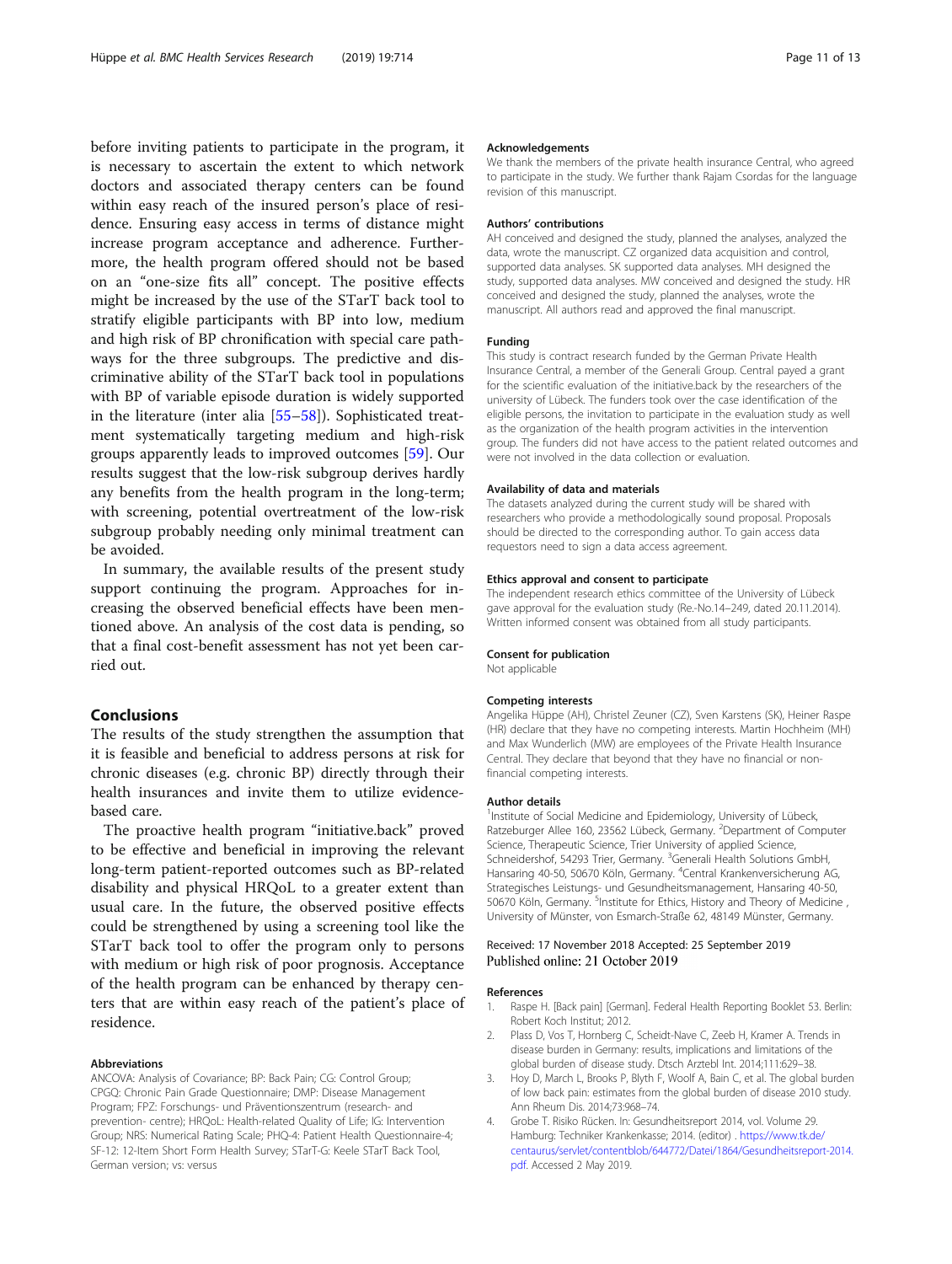- <span id="page-11-0"></span>5. Wenig CM, Schmidt CO, Kohlmann T, Schweikert B. Costs of back pain in Germany. Eur J Pain. 2009;13:280–6.
- 6. Oliveira CB, Maher CG, Pinto RZ, Traeger AC, Lin CC, Chenot JF, van Tulder M, Koes BW. Clinical practice guidelines for the management of non-specific low back pain in primary care: an updated overview. Eur Spine J. 2018;27: 2791–803.
- 7. van Tulder M, Becker A, Bekkering T, Breen A, del Real MT, Hutchinson A, et al. Chapter 3. European guidelines for the management of acute nonspecific low back pain in primary care. Eur Spine J. 2006;15(Suppl 2):169–91.
- 8. Chenot J-F, Greitemann B, Kladny B, Petzke F, Pfingsten M, Schorr SG. Clinical practice guideline. Non-specific low Back pain. Dtsch Arztebl Int. 2017;114:883–90.
- 9. Bundesärztekammer (BÄK), Kassenärztliche Bundesvereinigung (KBV), Arbeitsgemeinschaft der Wissenschaftlichen Medizinischen Fachgesellschaften (AWMF). [National Disease Management Guideline Non Specific Low Back Pain – Long Version] [German] 2nd edition. Version 1. [https://www.leitlinien.de/mdb/downloads/nvl/kreuzschmerz/kreuzschmerz-2](https://www.leitlinien.de/mdb/downloads/nvl/kreuzschmerz/kreuzschmerz-2aufl-vers1-lang.pdf) [aufl-vers1-lang.pdf](https://www.leitlinien.de/mdb/downloads/nvl/kreuzschmerz/kreuzschmerz-2aufl-vers1-lang.pdf) Accessed 2 May 2019.
- 10. Slade SC, Kent P, Patel S, Bucknall T, Buchbinder R. Barriers to primary care clinician adherence to clinical guidelines for the Management of low Back Pain: a systematic review and Metasynthesis of qualitative studies. Clin J Pain. 2016;32:800–16.
- 11. Werber A, Schiltenwolf M. Treatment of lower Back pain-the gap between guideline-based treatment and medical care reality. Healthcare. 2016;4(3):44. <https://doi.org/10.3390/healthcare4030044>.
- 12. Marstedt, G. Faktencheck Rücken: Einstellungen, Erfahrungen, Informationsverhalten – Bevölkerungsumfrage zum Rückenschmerz; Bertelsmann Stiftung 2016. [https://www.bertelsmann-stiftung.de/de/](https://www.bertelsmann-stiftung.de/de/publikationen/publikation/did/faktencheck-ruecken-analyse/) [publikationen/publikation/did/faktencheck-ruecken-analyse/.](https://www.bertelsmann-stiftung.de/de/publikationen/publikation/did/faktencheck-ruecken-analyse/) Accessed 02 May 2019.
- 13. Darlow B, Fullen BM, Dean S, Hurley DA, Baxter GD, Dowell A. The association between health care professional attitudes and beliefs and the attitudes and beliefs, clinical management, and outcomes of patients with low back pain: a systematic review. Eur J Pain. 2012;16:3–17.
- 14. Institute for Quality and Efficiency in Health Care (IQWIG). Systematic Guideline Search and Appraisal, as Well as Extraction of Relevant Recommendations, for a DMP "Chronic Back Pain". Cologne. Germany: Institute for Quality and Efficiency in Health Care (IQWiG); 2015. Extract of Final Report No. V14–04., Version 1.0, 18.11.2015. [https://www.iqwig.de/de/](https://www.iqwig.de/de/projekte-ergebnisse/projekte/versorgung/v14-04-systematische-leitlinienrecherche-und-bewertung-sowie-extraktion-relevanter-empfehlungen-fuer-ein-dmp-chronischer-rueckenschmerz.6255.html) [projekte-ergebnisse/projekte/versorgung/v14-04-systematische](https://www.iqwig.de/de/projekte-ergebnisse/projekte/versorgung/v14-04-systematische-leitlinienrecherche-und-bewertung-sowie-extraktion-relevanter-empfehlungen-fuer-ein-dmp-chronischer-rueckenschmerz.6255.html)[leitlinienrecherche-und-bewertung-sowie-extraktion-relevanter](https://www.iqwig.de/de/projekte-ergebnisse/projekte/versorgung/v14-04-systematische-leitlinienrecherche-und-bewertung-sowie-extraktion-relevanter-empfehlungen-fuer-ein-dmp-chronischer-rueckenschmerz.6255.html)[empfehlungen-fuer-ein-dmp-chronischer-rueckenschmerz.6255.html.](https://www.iqwig.de/de/projekte-ergebnisse/projekte/versorgung/v14-04-systematische-leitlinienrecherche-und-bewertung-sowie-extraktion-relevanter-empfehlungen-fuer-ein-dmp-chronischer-rueckenschmerz.6255.html) Accessed 02 May 2019
- 15. Marnitz U, Weh L, Muller G, Seidel W, Bienek K, Lindena G, et al. Multimodal integrated assessment and treatment of patients with back pain. Pain related results and ability to work [German]. Schmerz. 2008;22:415–23.
- 16. Lindena G, Marnitz U, Hartmann P, Müller G. "Back pain coach". A project for patients with back pain [German]. Schmerz. 2012;26:677–84.
- 17. Hüppe A, Wunderlich M, Hochheim M, Mirbach A, Zeuner C, Raspe H. [Evaluation of a Proactive Health Programme for Insured Persons with Persistent Back Pain: One-year Follow-up of a Randomised Controlled Trial] [German]. Gesundheitswesen. 2017. <https://doi.org/10.1055/s-0043-121696>.
- 18. Zelen M. Randomized consent designs for clinical trials: an update. Stat Med. 1990;9:645–56.
- 19. Flory JH, Mushlin AI, Goodman ZI. Proposals to conduct randomized controlled trials without informed consent: a narrative review. J Gen Intern Med. 2016;31:1511–8.
- 20. Freytag A, Schiffhorst G, Thoma R, Strick K, Gries C, Becker A, et al. [Identification and grouping of pain patients according to claims data] [German]. Schmerz. 2010;24:12–22.
- 21. Schiffhorst G, Freytag A, Höer A, Häussler B, Gothe H. Pain-specific diagnosis patterns in claims data – identification by means of classification and regression trees (CART) [German]. Das Gesundheitswesen. 2010;72:347–55.
- 22. Denner A. Analyse und Training der wirbelsäulenstabilisierenden Muskulatur. Berlin: Springer Verlag; 1998.
- 23. Von Korff M, Ormel J, Keefe FJ, Dworkin SF. Grading the severity of chronic pain. Pain. 1992;50:133–49.
- 24. Klasen BW, Hallner D, Schaub C, Willburger R, Hasenbring M. Validation and reliability of the German version of the Chronic Pain Grade questionnaire in primary care back pain patients. Psychol Med. 2004;1:Doc07.
- 25. Morfeld M, Kirchberger I, Bullinger M. SF-36 Fragebogen zum Gesundheitszustand: Deutsche Version des Short Form-36 Health Survey. 2nd ed. Göttingen: Hogrefe; 2011.
- 26. Karstens S, Krug K, Hill JC, Stock C, Steinhaeuser J, Szecsenyi J, et al. Validation of the German version of the STarT-Back tool (STarT-G): a cohort study with patients from primary care practices. BMC Musculoskelet Disord. 2015;16:346.
- 27. Karstens S, Krug K, Raspe H, Wunderlich M, Hochheim M, Joos S, et al. Prognostic ability of the German version of the STarT Back tool: analysis of 12-month follow-up data from a randomized controlled trial. BMC Musculoskelet Disord. 2019;20:94.
- 28. Hill JC, Dunn KM, Lewis M, Mullis R, Main CJ, Foster NE, et al. A primary care back pain screening tool: identifying patient subgroups for initial treatment. Arthritis Rheum. 2008;59:632–41.
- 29. Kroenke K, Spitzer RL, Williams JBW, Löwe B. (2009). An ultra-brief screening scale for anxiety and depression: the PHQ-4. Psychosomatics. 2009;50:613–21.
- 30. Löwe B, Wahl I, Rose M, Spitzer C, Glaesmer H, Wingenfeld K, et al. A 4-item measure of depression and anxiety: validation and standardization of the patient health Questionnaire-4 (PHQ-4) in the general population. J Affect Disord. 2010;122:86–95.
- 31. Krug S, Jordan S, Mensink GB, Muters S, Finger J, Lampert T. [Physical activity: results of the German health interview and examination survey for adults (DEGS1)] [German]. Bundesgesundheitsbl Gesundheitsforsch Gesundheitsschutz. 2013;56:765–71.
- 32. Abt K. Descriptive data analysis: a concept between confirmatory and exploratory data analysis. Methods Inf Med. 1987;26:77–88.
- 33. Hedges L, Olkin I. Statistical methods for meta-analysis. New York: Academic Press; 1985.
- 34. Altman DG, Matthews JNS. Statistics notes: interaction 1: heterogeneity of effects. BMJ. 1996;313:486.
- 35. Matthews JN, Altman DG. Statistics notes. Interaction 2: Compare effect sizes not P values. BMJ. 1996;313:808.
- 36. Matthews JN, Altman DG. Interaction 3: how to examine heterogeneity. BMJ. 1996;313:862.
- 37. Altman DG, Bland JM. Interaction revisited: the difference between two estimates. BMJ. 2003;326:219.
- 38. Lenhard W, Lenhard A. Calculation of Effect Sizes; 2016. [https://doi.org/10.](https://doi.org/10.13140/RG.2.1.3478.4245) [13140/RG.2.1.3478.4245](https://doi.org/10.13140/RG.2.1.3478.4245). [https://www.psychometrica.de/effect\\_size.html.](https://www.psychometrica.de/effect_size.html) Accessed 2 May 2019
- 39. Schmidt CO, Raspe H, Pfingsten M, Hasenbring M, Basler HD, Eich W, et al. Back pain in the German adult population: prevalence, severity, and sociodemographic correlates in a multiregional survey. Spine. 1976;32:2005–11.
- 40. Nagel B, Pfingsten M, Lindena G, et al. Handbuch Deutscher Schmerzfragebogen. Revision 2012.2. Berlin: Deutsche Schmerzgesellschaft e.V; 2012. [https://www.dgss.org/fileadmin/pdf/12\\_DSF\\_Manual\\_2012.2.pdf.](https://www.dgss.org/fileadmin/pdf/12_DSF_Manual_2012.2.pdf) Accessed 2 May 2019
- 41. Kamper SJ, Apeldoorn AT, Chiarotto A, Smeets RJ, Ostelo RW, Guzman J, et al. Multidisciplinary biopsychosocial rehabilitation for chronic low back pain. Cochrane Database Syst Rev. 2014;350:h444. [https://doi.org/10.1002/](https://doi.org/10.1002/14651858.CD000963) [14651858.CD000963](https://doi.org/10.1002/14651858.CD000963).
- 42. Hüppe A, Raspe H. [Efficacy of inpatient rehabilitation for chronic back pain in Germany: update of a systematic review] [German]. Rehabilitation. 2005;44:24–33.
- 43. van Middelkoop M, Rubinstein SM, Kuijpers T, Verhagen AP, Ostelo R, Koes BW, et al. A systematic review on the effectiveness of physical and rehabilitation interventions for chronic non-specific low back pain. Eur Spine J. 2011;20:19–39.
- 44. van Middelkoop M, Rubinstein SM, Verhagen AP, Ostelo RW, Koes BW, van Tulder MW. Exercise therapy for chronic nonspecific low-back pain. Best Pract Res Clin Rheumatol. 2010;24:193–204.
- 45. Jaeschke R, Singer J, Guyatt GH. Measurement of health status. Ascertaining the minimal clinically important difference. Control Clin Trials. 1989;10:407–15.
- 46. Gatchel RJ, Lurie JD, Mayer TG. Minimal clinically important difference. Spine. 2010;35:1739–43.
- 47. Angst F, Aeschlimann A, Angst J. The minimal clinically important difference raised the significance of outcome effects above the statistical level, with methodological implications for future studies. J Clin Epidemiol. 2017;82:128–36.
- 48. Diaz-Arribas MJ, Fernandez-Serrano M, Royuela A, Kovacs FM, Gallego-Izquierdo T, Ramos-Sanchez M, et al. Minimal clinically important difference in quality of life for patients with low Back pain. Spine. 2017;42:1908–16.